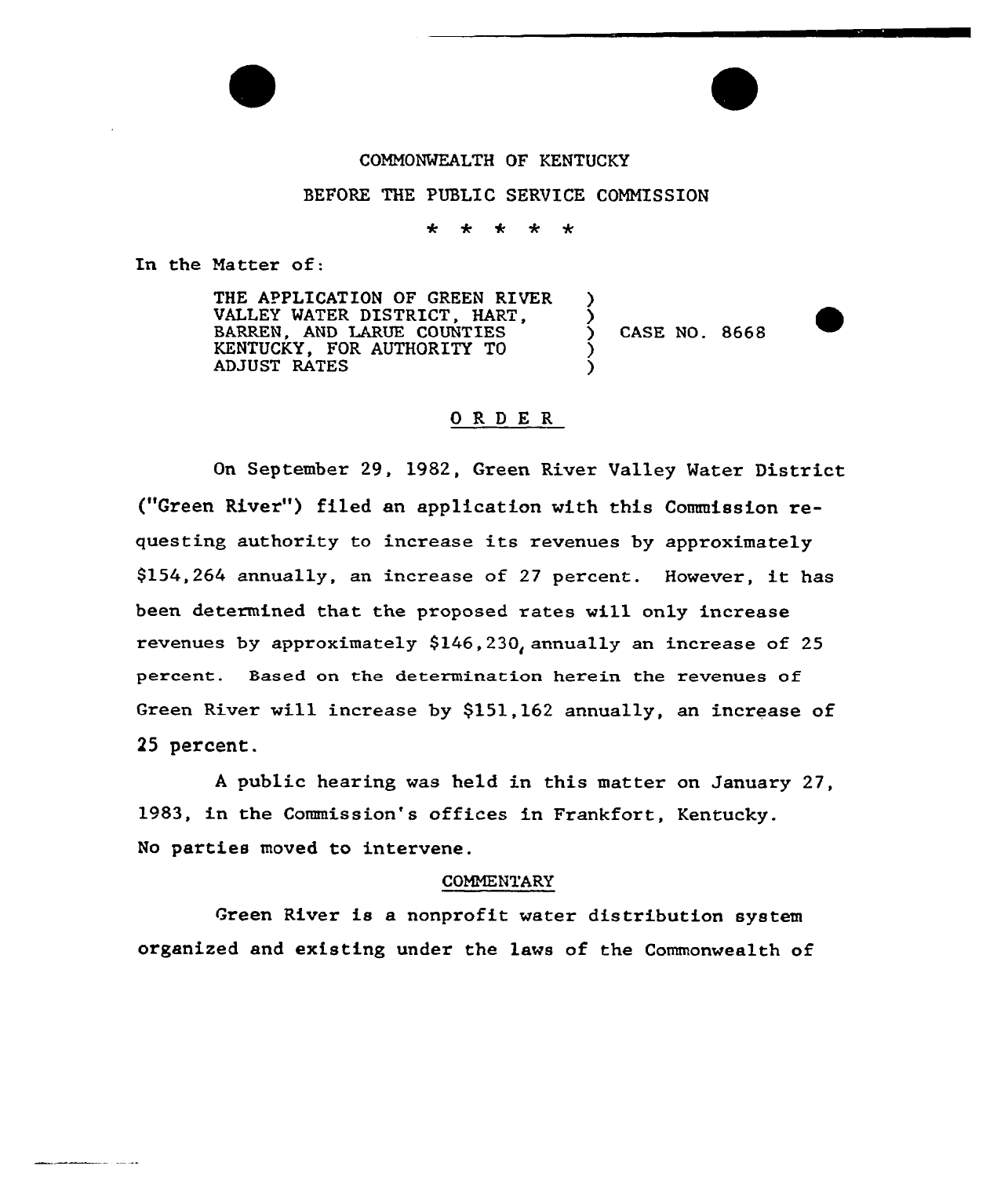Kentucky, and serves approximately 2,170 customers in Hart, Barren, and Larue counties. Approximately 58 percent of the water Green River produces is provided to other utilities for resale under wholesale contracts.

## TEST PERIOD

Green River proposed and the Commission has accepted the 12-month period ending Sune 30, 1982, as the test period for determining the reasonableness of the rates approved herein. Appxopriate pxo foxma adjustments have been included for rate-making purposes.

## REVENUES AND EXPENSES.

Green River proposed several adjustments to revenues and expenses as reflected in its comparative income statement, Exhibit 1. The Commission is of the opinion that the proposed adjustments are generally proper and acceptable for xate-making purposes with the following modifications:

## Miscellaneous Service Revenues

Creen River proposed no adjustments to miscellaneous operating revenue for the test period. The following items have been included in this account:

(1) A credit in the amount of  $$1,762$  from Kentucky Utilities for over billing on electric bills in a prior period,

(2) \$193 from insurance reimbursement for damages,

(3) Interest income of \$1,142 earned from an interest bearing "NOW" account,

 $-2-$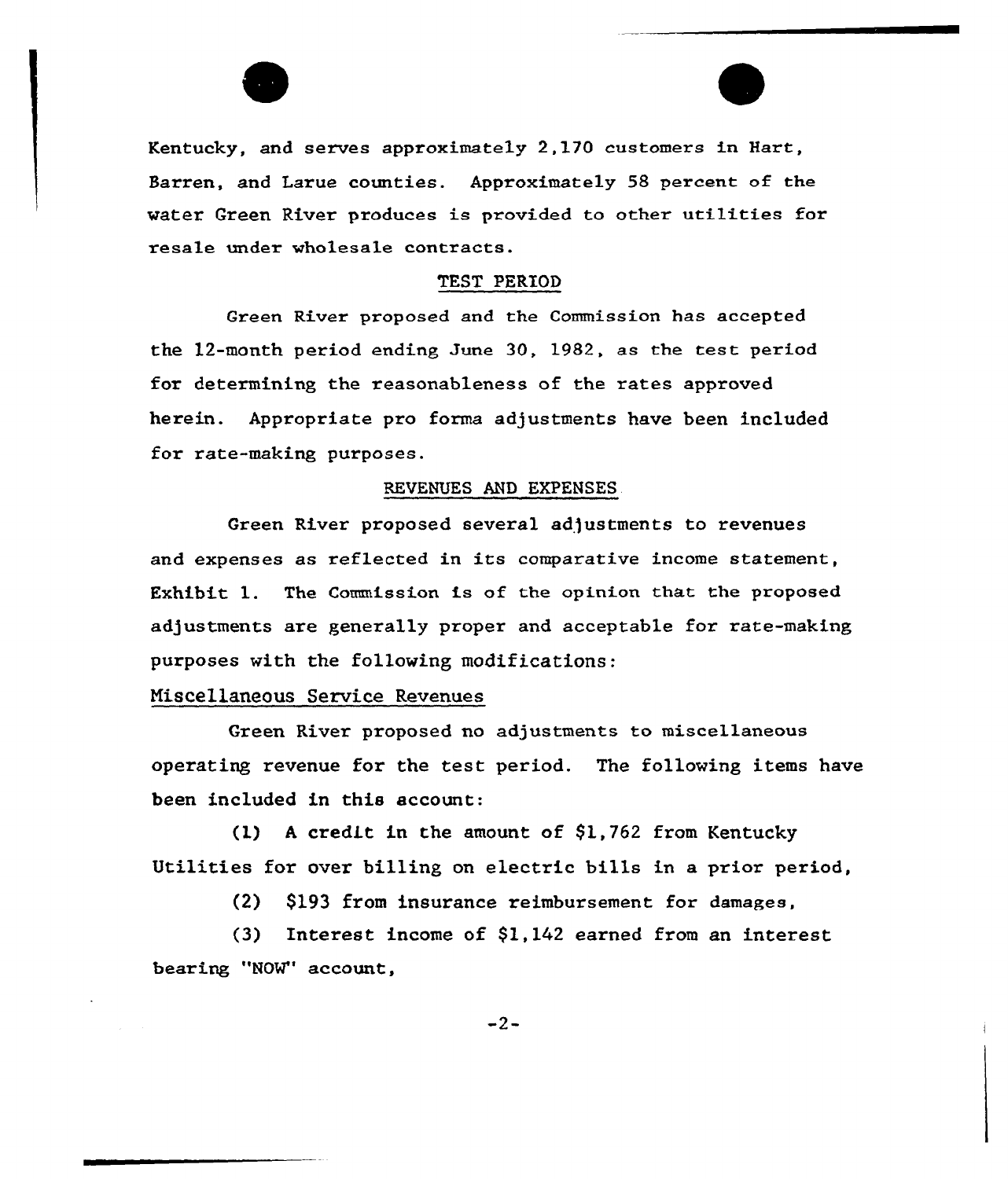(4) \$400 received as reimbursement for travel expenses,

(5) \$1,830 identified as contract labor received for laying water lines.

The inclusion of some of these items in this account is not in accordance with the Uniform System of Accounts for Mater Utilities as prescribed by this Commission. The improper accounting for these items results in an overstatement of net operating income on the test year operating statement. The credit for over billing, the insurance reimbursement, and the travel reimbursement should be credits to the applicable expense account. However, if these items are associated with prior accounting periods, the amounts should be included in adjustments to Retained Earnings, Account No. 439. The amount for contract labor should be included in Revenue from Nerchandising Jobbing and Contract Work, Account No. 415.

The NON Account was temporary in nature and is no longer maintained by Green River. Therefore, an adjustment should be made for rate-making purposes to recognize the deletion of this item. However, if income is realized from items such as this in the future, it should be included in Interest and Dividend Income, Account No. 419.

The Commission has reduced miscellaneous service revenue by \$5,327 to reflect these changes, which result in total test period miscellaneous service revenue of \$1,493.

 $-3-$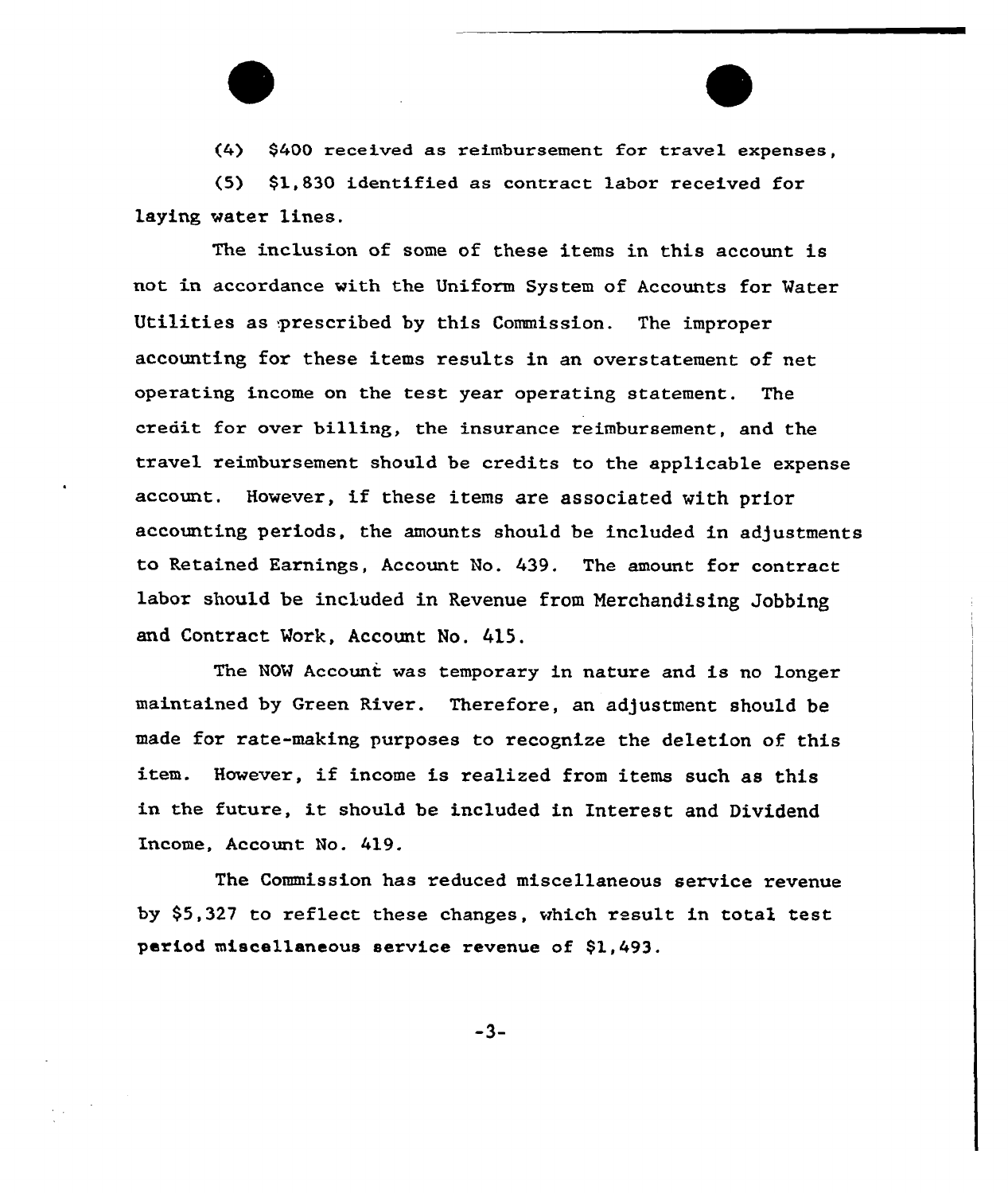## Power For Pumping

Green River proposed an adjustment to increase power for pumping expense by \$10,000 over actual test period costs. Item No. 13(2) of the response to the Commission's Order dated December 9, 1982, reflects that the adjustment is based on a 810,000 increase for each of the <sup>3</sup> years preceding the test period. No evidence was presented to show that an increase in power usage is anticipated or that the test year usage is abnormal. In accordance with present practice the usage from the monthly bills has been applied to the most recent tariffs of the utilities which serve Green River to arrive at a reasonable level of expense. for rate-making purposes. Based on this determination an adjustment has been made by the Commission to increase power for pumping expense by \$3,200.

## Chemicals

Creen River proposed an adjustment to increase chemical expense by \$1,205 over actual test period costs. Item No. 13 (3) of the Commission's Oxder dated December 9, 1982, requested the basis for this proposed increase. The response indicated that this expense was down from the amount reported in the previous period and it was anticipated that the expense would increase by 10 percent over the test period amount. However, no basis was introduced for the 10 percent figure used to arrive at the proposed adjustment. Nr. Klroy Larimore, Manager, testified at the hearing that this account fluctuates because Green River

-4»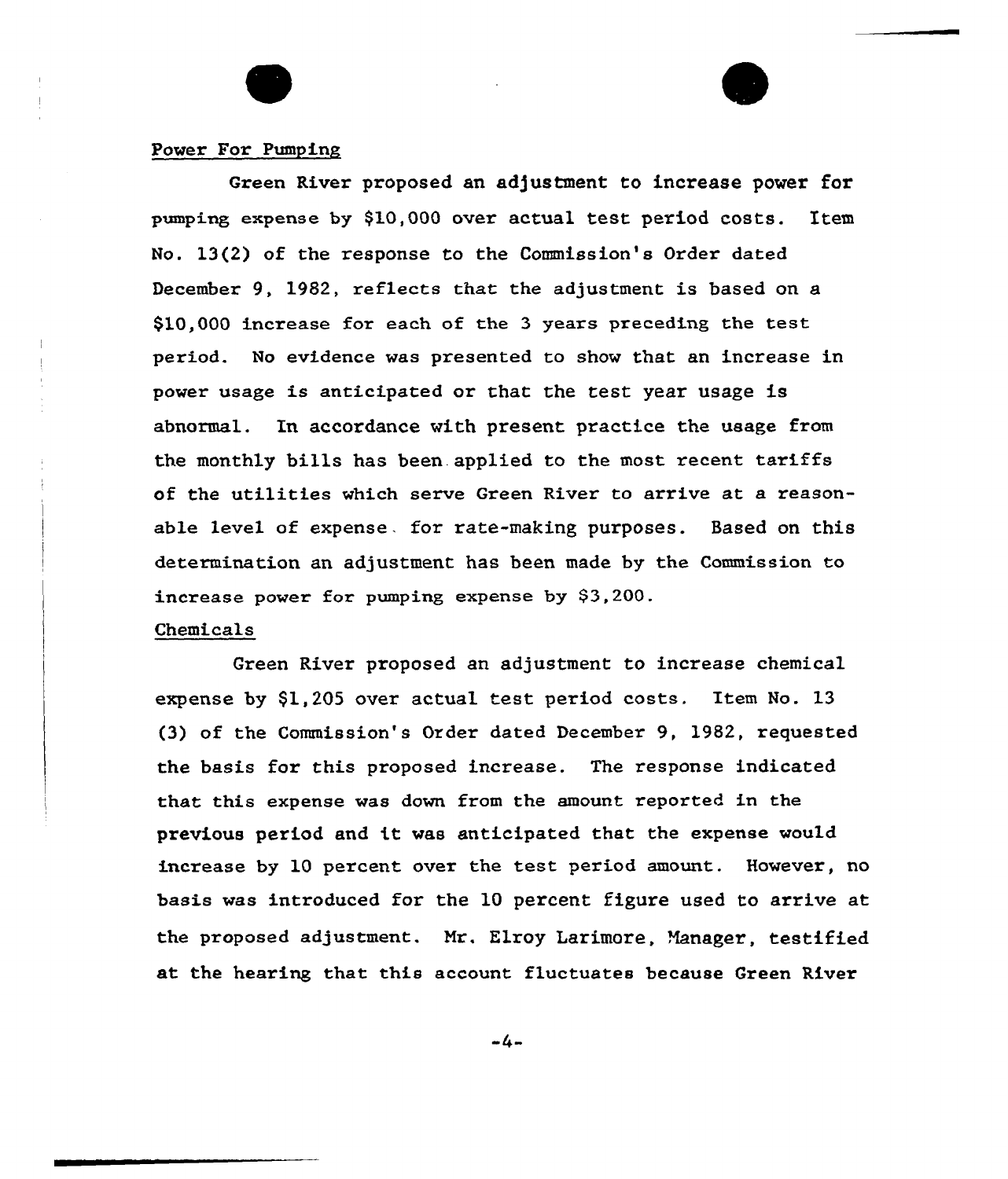draws water from a spring and a river. Mhen water is drawn from the river, additional chemical treatment is required and chemical usage increases. Nr. Larimore anticipated that the use of the river water would increase during the next 12 months due to a recent conflict with an adjacent property owner over use of the spring.

The Commission recognizes that increased use of the river water may result in increased chemical use. However, Green River has failed to produce sufficient evidence of a known and measurable change. Therefore, the Commission has determined that an adjustment to this expense is not justified.

## Repairs and Maintenance

Green River proposed an adjustment to increase repairs and maintenance expense by \$5,117 over actual test period costs. Item No. 13(4) of the response to the Commission's Order dated December 9, 1982, stated that this expense was substantially lower during the test period compared to the previous year. The proposed adjustment is based on an average of the <sup>2</sup> years combined.

The Commission is of the opinion that the proposed adjustment is speculative in nature. Green River has established that the amount reported for the test period is less than the amount reported for the previous period. However, no evidence has been presented which could support a known and measurable

 $-5-$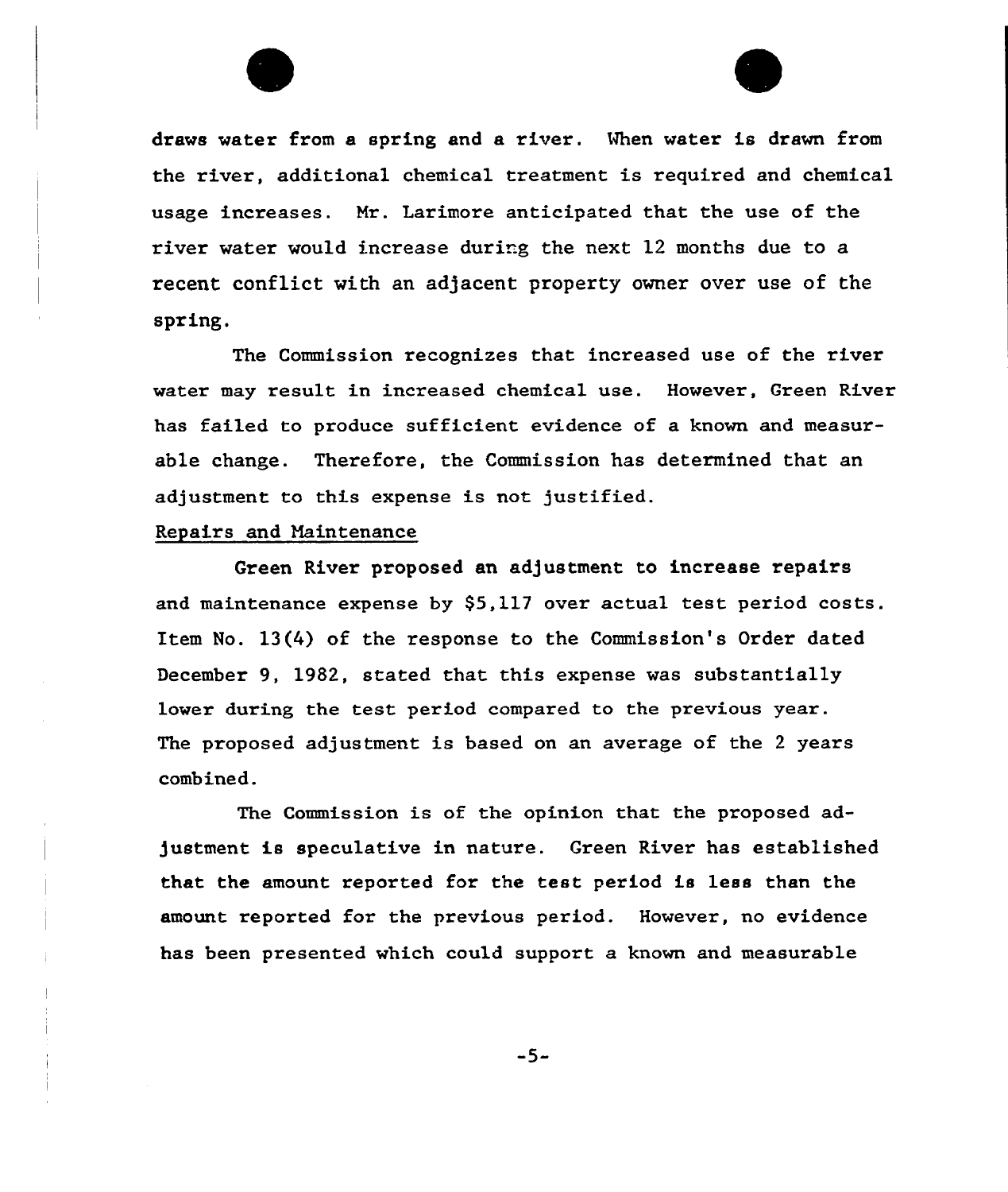change to this expense. Therefore, the Commission has determined that no adjustment shall be allowed for rate-making purposes. Office Supplies

Green River proposed an adjustment to increase office supplies expense by \$731 over actual test period results. Item No. 13(6) of the response to the Commission's Order dated December 9, 1982, indicates that the adjustment is based on a projected 10 percent increase over the previous year. The Commission is of the opinion that the basis for this adjustment is speculative and support has not been presented to substantiate a known and measurable change. Therefore, the Commission has determined that no adjustment should be made to this expense. Employee Benefits and Retirement

Green River proposed an adjustment to increase employee benefits and retirement expense by \$2,557 over actual period results. The basis fox this adjustment was xequested in Item No. 13(7) of the Commission's Order dated December 9, 1982. It was stated in response to this request that employee benefits and retirement were increased by 10 percent in relation to the 10 percent increase in salaxies. The Commission is of the opinion that Green River has failed to properly relate the wage increase to the proposed increase in employee benefits and retirement and that sufficient evidence has not been presented which would allow a proper determination of the amount required

 $-6-$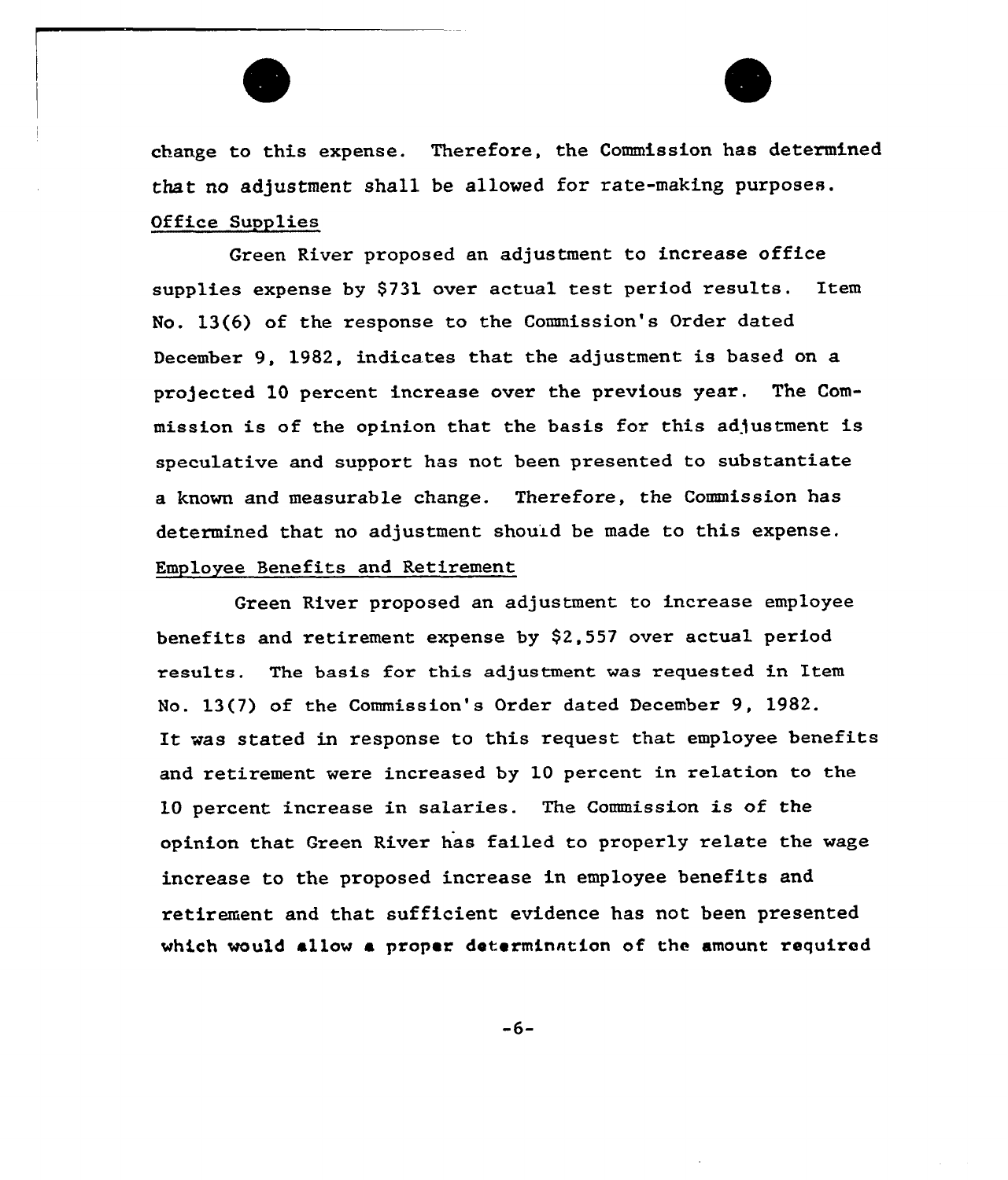



for this adjustment. Therefore, the Commission has determined that no adjustment should be made to this expense. Depreciation

The depreciation expense for the test period was based on the total utility plant in service of  $$6,360,462$ . It is the policy of the Commission to compute depreciation expense for rate-making purposes on the basis of the original cost of the plant in service less contributions in aid of construction. The Commission has determined that contributions in aid of construction represent approximately 21 percent of the total cost of utility plant in service. Therefore, depreciation expense has been reduced by \$32,327 for the test period to exclude depreciation on assets purchased with contributions in aid of construction. (1)

## Taxes Other Than Income

Green River proposed an adjustment to increase other taxes expense by \$1,060 over actual test period results. The basis for this adjustment was requested in Item No. 13(8) of the Commission's Order dated December 9, 1982. The response stated that taxes other than income were increased by 10 percent to reflect the 10 percent increase in wages. The Commission is of the opinion that Green River has failed to present sufficient evidence which would support the rationale for using 10 percent as a basis for increasing this expense. However, the Commission

<sup>(1)&</sup>lt;br>Contributions In Aid of Construction (Avg.) Plant In Service (Avg.) \$1,305.885  $\overline{\$6,307,861}$ 

<sup>\$153.937 (</sup>Depreciation Expense) x  $.21 = $32,327$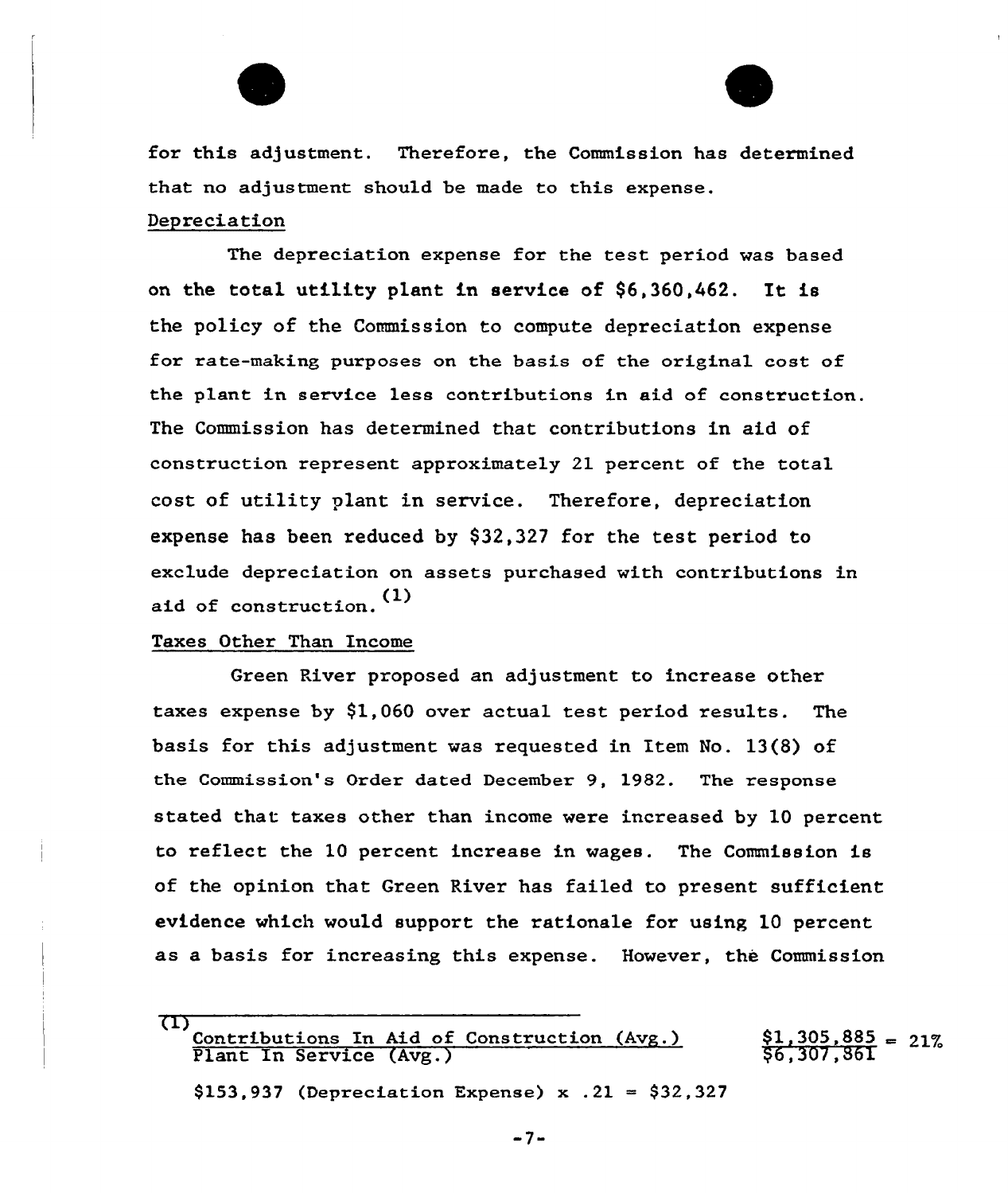is aware that the employer's share of payroll taxes wilL increase because of the addition of a new employee and the wage increase to existing employees. Therefore, the Commission has made an adjustment to increase taxes other than income by \$1,426 to reflect the increase in the employer's share of payro11 taxes.

## Interest Income

 $\alpha_{\rm c} = \alpha_{\rm c}$ 

Green River proposed an adjustment to decrease interest income by \$8,493 below actual test period levels. Item No. 13 (9) of the response to the Commission's Order dated December 9, 1982, reflects that the adjustment is based on an estimated decline in the interest rates associated with invested funds. Green River filed an analysis of its investment portfo1io in response to Item No. <sup>7</sup> of the Commission's Order dated October 29, 1982. An update to the analysis was filed in response to Item No. 10 of the Commission's Oxder dated December 9, 1982. Based on these documents and on testimony at the hearing the Commission is of the opinion that interest rates and the amount of funds for investment have declined since the end of the test pexiod. Thexefore, the Commission has determined that an adjustment should be made to reduce interest income by \$8,119. This adjustment was based on the amounts and rates associated with invested funds at the end of the test year. An allowance has been made for the disbursement of certain investment funds

 $-8-$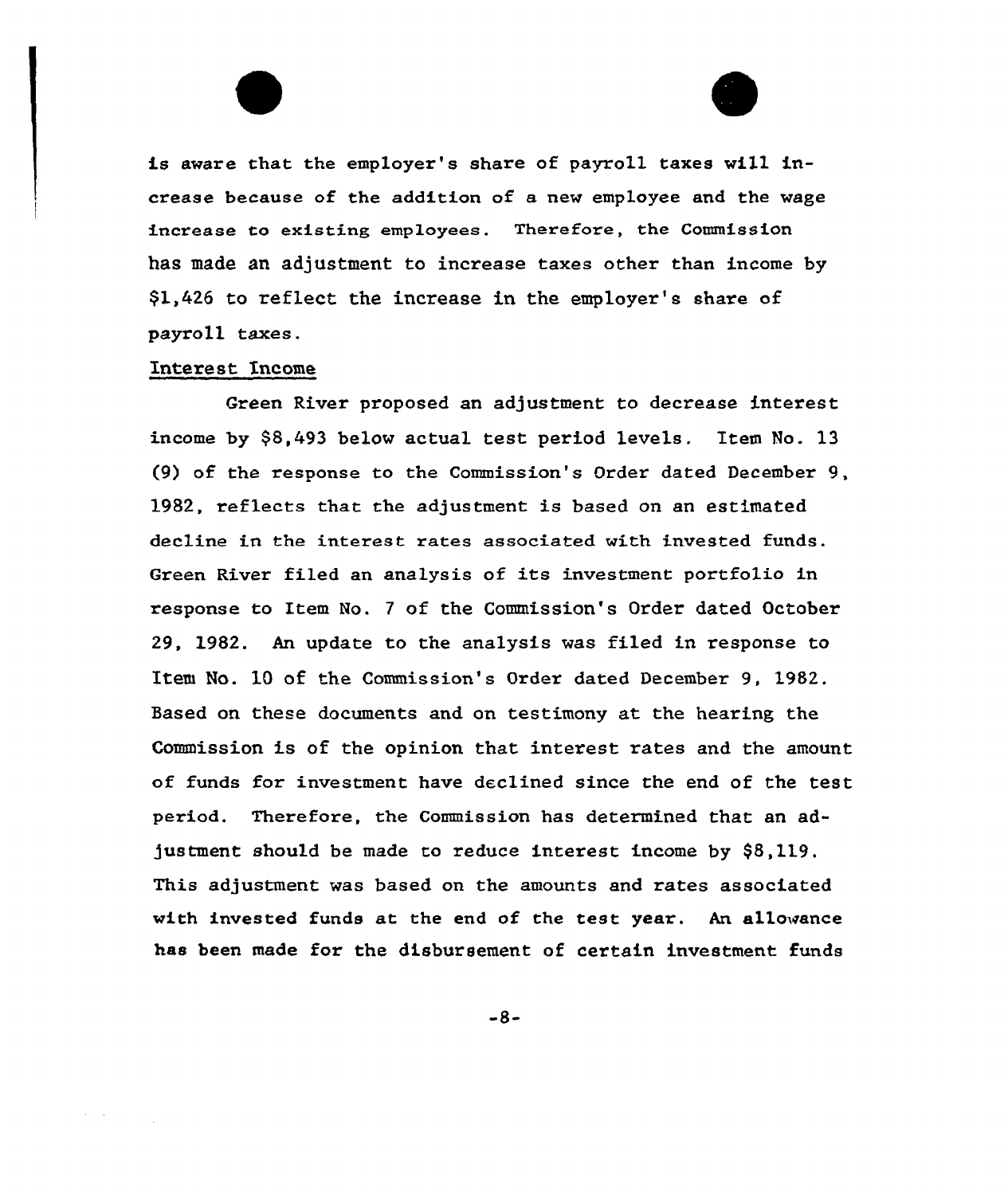subsequent to the end of the test period and for certain investments which had matured as of December 31, 1982, and were re-invested at a lower rate because of the general decline in interest rates.

After consideration of the aforementioned adjustments the Commission finds that Green River's test period operations are as follows:

|                                                  | Actual      | Pro Forma   | Adjusted         |
|--------------------------------------------------|-------------|-------------|------------------|
|                                                  | Test Period | Adjustments | Test Year        |
| Operating Revenue                                | \$588,845   | \$4,753     | \$593,598        |
| Operating Expenses                               | 484,780     | (8, 339)    | 476,441          |
| Operating Income                                 | \$104,065   | \$13,092    | <b>\$117,157</b> |
| Interest on Long<br>Term Debt<br>Amortization of | \$230,863   | \$(2,030)   | \$228,833        |
| Debt Discount                                    | 3,049       | $-0-$       | 3,049            |
| Interest Income                                  | 38,493      | (8, 119)    | 30,374           |
| Other Income                                     | 1,600       | 1,830       | 3,430            |
| Net Income                                       | (89.754)    | S 8,833     | \$(80,921)       |

## REVENUE REQUIREMENTS

Green River's debt service based on the average principal and interest payments due within the next <sup>5</sup> years is \$278,371. Its bond ordinances require a 1.2 debt service coverage ratio. The adjusted test period operating statement reflects a net loss of \$80,921 which provides inadequate coverage on Green River's debt service obligations. The Commission is of the opinion that the adjusted operating income is inadequate and will adversly affect the financial condition of Green River.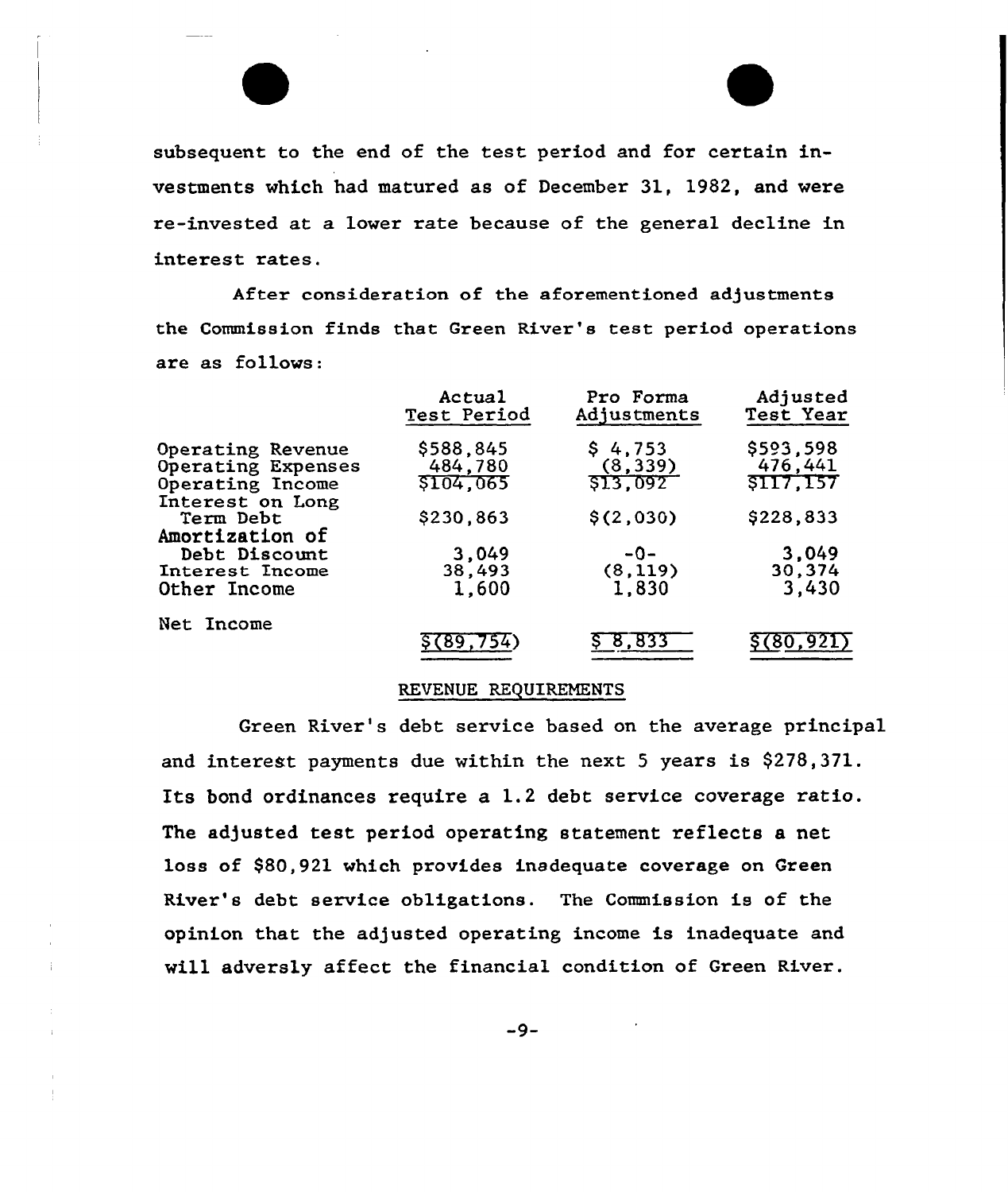To improve Green River's financial condition, additional revenues of \$151,162 will be required. Based on adjusted test period results, total revenues of \$744,760 will produce net income of \$70,241 which, after considering interest income of \$30,374 and other income of \$3,430, will be sufficient to allow Green River to pay its operating expenses and meet its annual debt service obligations.

## NAINTENANCE AND BILLING SERUICES

Green River filed evidence in this case which reflects the annual cost per customer to provide maintenance and billing services to certain municipal customers within its service area. The current rate of  $$3$  per month is not adequate to cover the cost of providing these services. However, Green River has not proposed to adjust the rate in this case. The test period income statement reflects that 10 percent of Green River's total revenue was derived from these services. In addition, the revenue and expenses associated with the services are included in the operating section of the income statement.

Mr. Larimore was questioned at the hearing concerning Green River's decision not to change the maintenance and billing rate. It was his opinion that Green River was recovering the cost in providing these services. However, the Commission is of the opinion that this testimony is contrary to Exhibit <sup>U</sup> of the application which shows that the cost of providing these services

-10-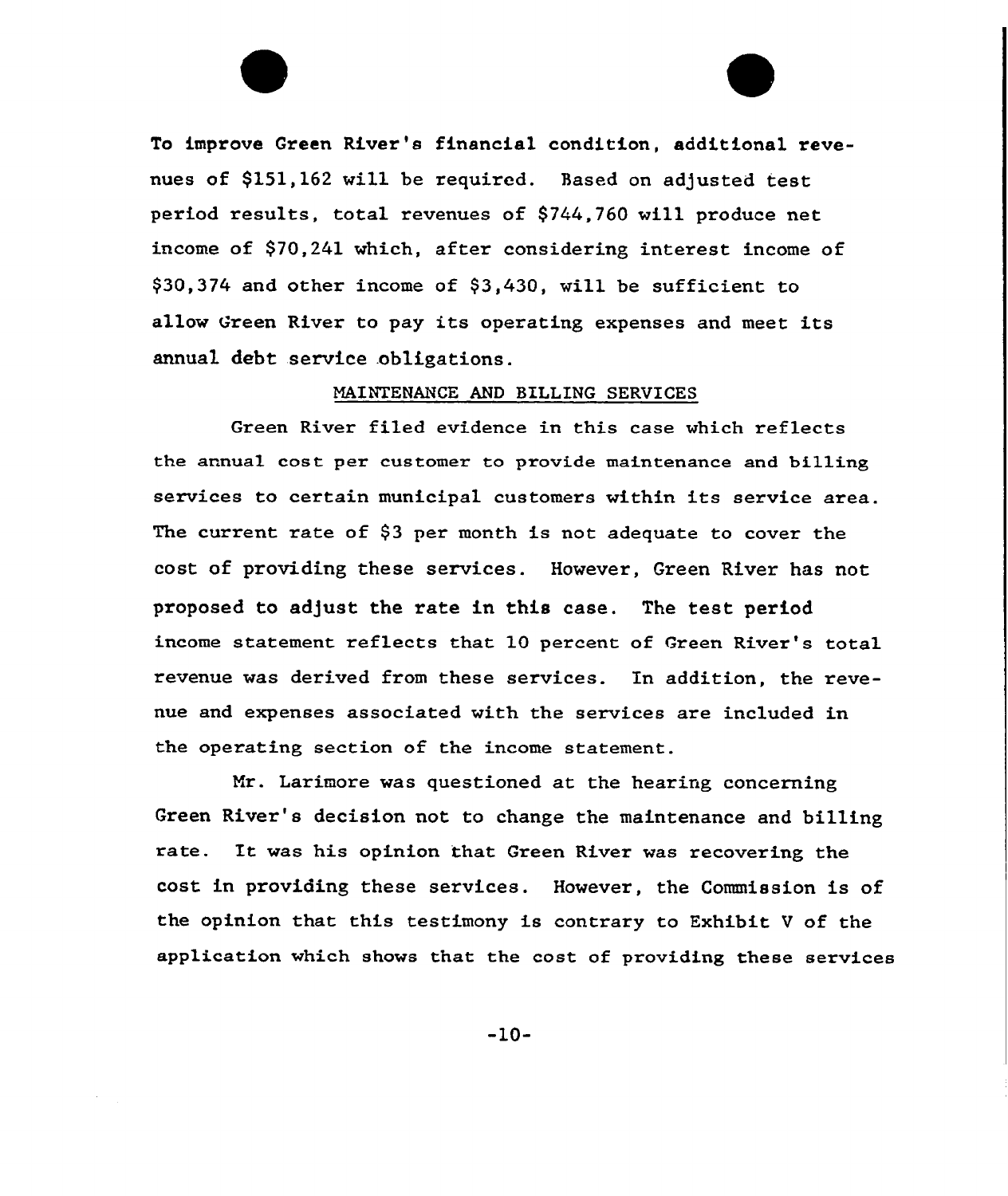

on <sup>a</sup> customer basis is in excess of the charge. If the rate is not increased Green River's retail water customers will be subsidizing the maintenance and billing services provided to the municipal customers. Therefore, the Commission is of the opinion that the rate should be increased to  $$3.25$  per meter to recover the costs of providing these services.

The maintenance and billing services provided by Green River are separate and distinct from the services provided to its retail customers. The method of accounting used by Green River for the maintenance and billing services is improper for ratemaking purposes and does not conform to the Uniform System of Accounts for Mater Utilities as prescribed by this Commission. The revenue and expenses associated with these services should be included in Account Nos. 415 and 416, respectively. In addition, an allocation procedure should be developed to readily identify the applicable costs for rate-making purposes.

### PROPOSED REVENUES

Green River's pro forma operating statement reflected an increase in revenues from the proposed rates of  $$154,264$ . However, when the proposed rates are applied to the billing analysis for the test year they produce additional annual revenues of only \$146,230. In determining the revenue produced from the proposed rates, Green River inadvertently included the volume of usage covered by the minimum bill twice, which results in an overstatement of the total revenues produced from the rates.

-11-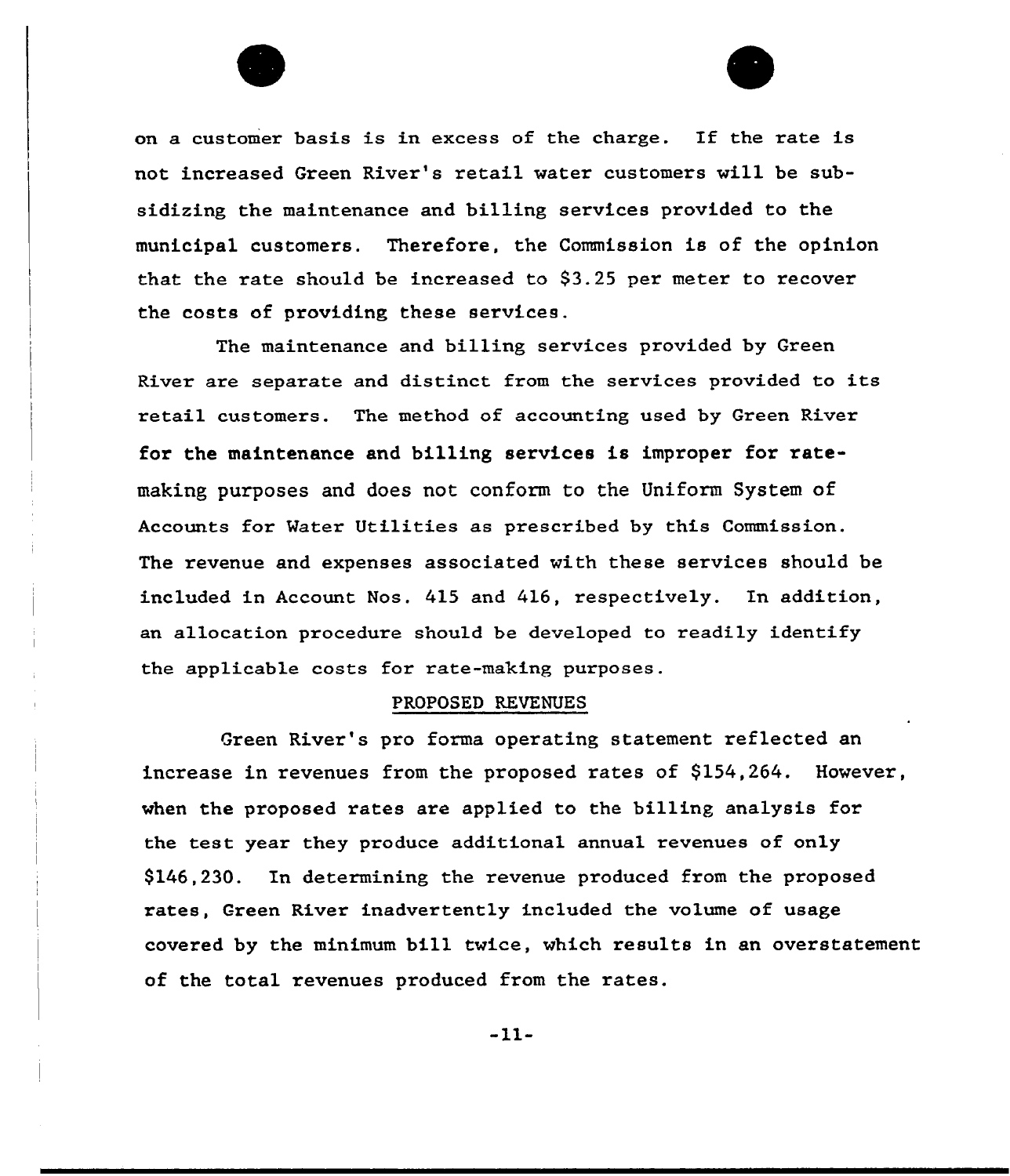As discussed in the preceding section of this Order Creen River did not propose to increase its rate for providing maintenance and billing services. The Commission, however, has determined that the rate should be increased to recover the cost of providing these services. The rate allowed herein for maintenance and billing services will produce additional annual revenues of \$4,932. The total additional annual revenues produced from the proposed rates and the increase in maintenance and billing service rate is \$151,162 which is less than the \$154,264 originally requested by Green River.

## SUMMARY

The Commission, after consideration of the evidence of record and being advised, is of the opinion and finds that:

l. The rates in Appendix <sup>A</sup> are fair, just and reasonable rates for Green River in that they will produce annual revenues of \$744,760 and should be approved. This revenue, along with other income of \$3,430 and interest income of \$30,374, will be sufficient to meet Creen River's operating expenses found reasonable for rate-making purposes. service its debt, and provide a reasonable surplus.

2. The rates proposed by Green River vill produce the amount of revenue found reasonable herein and should be approved.

3. Green River is not recovering the costs of providing maintenance and billing services to certain municipal customers, and the rate associated with these services should be increased.

 $-12-$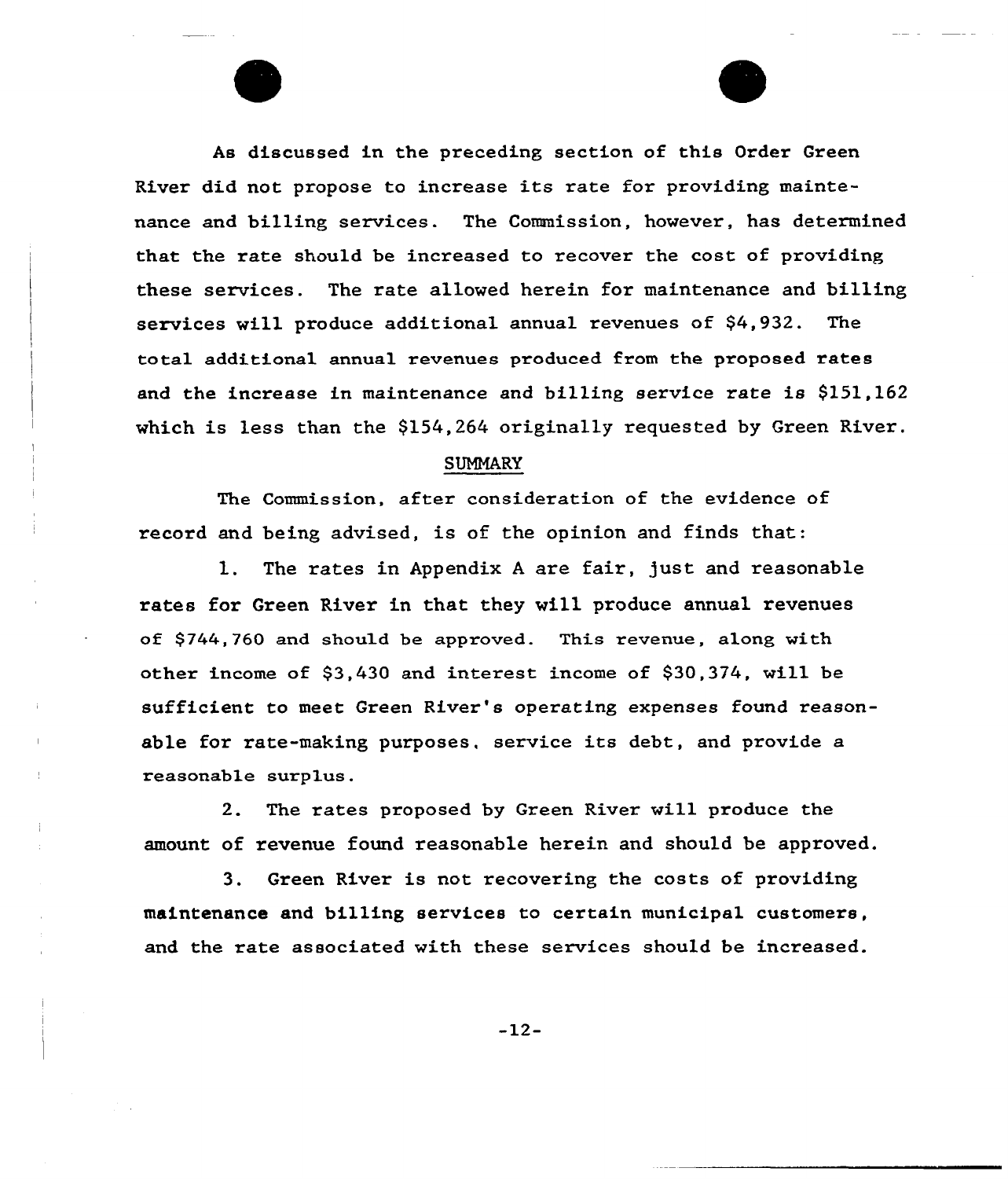4. Green River is not in compliance with the Uniform System of Accounts for Watex Utilities in specific areas outlined herein, and appropriate changes should be made to the books of account to bring them into compliance with the requirements of this Commission.

IT IS THEREFORE ORDERED that the rates in Appendix A be and they hereby are approved for service rendered by Green River on and after the date of this Order.

IT IS FURTHER ORDERED that the rates proposed by Green River be and they hereby axe approved.

IT IS FURTHER ORDERED that Green River shall adjust its accounting records to conform to the Uniform System of Accounts for Mater Utilities. Furthermore, all subsequent filings with this Commission shall reflect the changes specified hexein.

IT IS FURTHER ORDERED that within 30 days from the date of this Order Green Rivex'hall file with this Commission its revised tariff sheets setting out the rates approved herein.

Done at Frankfort, Kentucky, this 25th day of March, l983.

PUBLIC SERVICE COMMISSION CHairman d/r

 $\sqrt{V}$ ce Chairman  $\sqrt{V}$ 

Secretary Commissioner

ATTEST: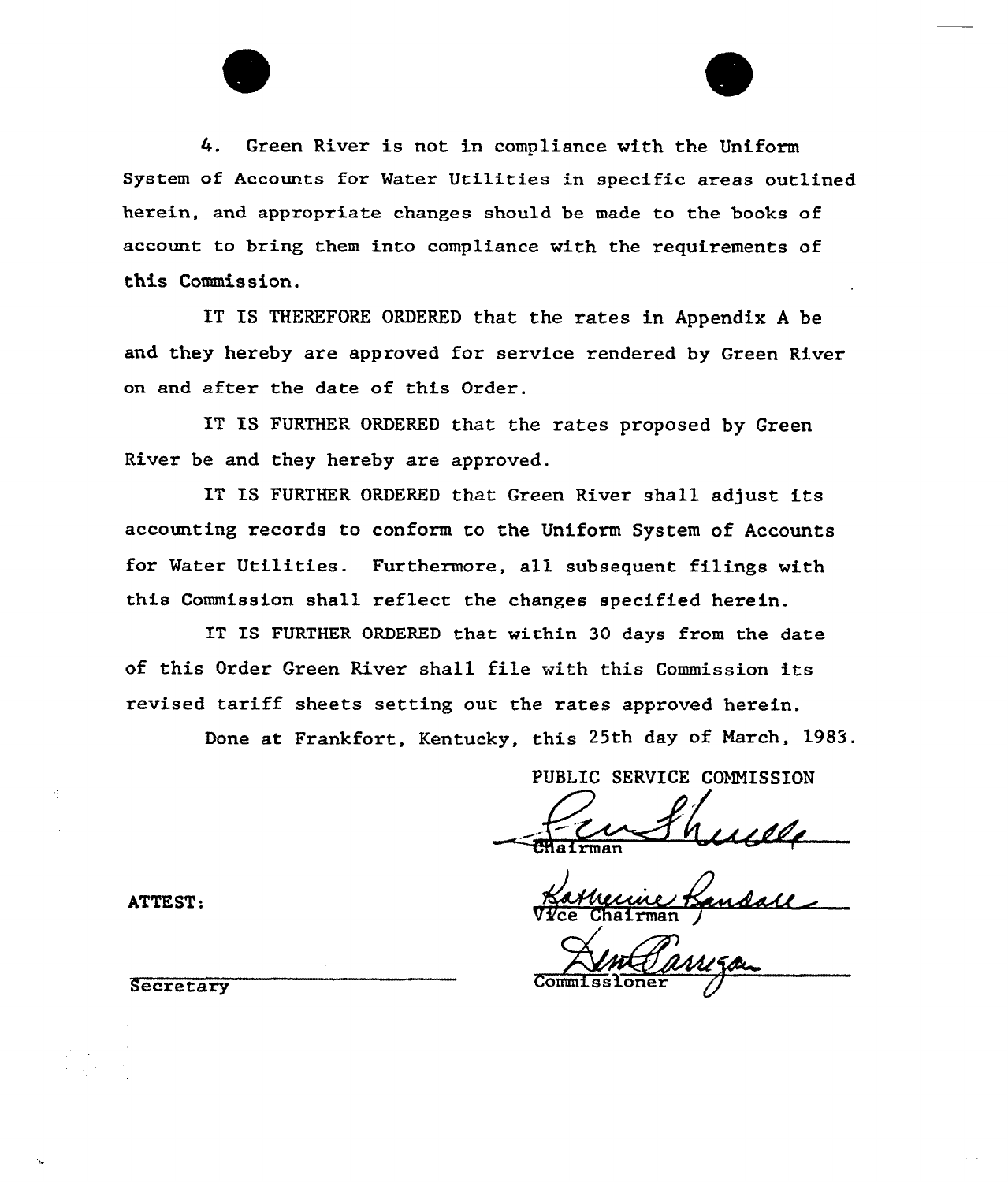## APPENDIX A

APPENDIX TO AN ORDER OF THE PUBLIC SERVICE COMMISSION IN CASE NO. 8668 DATED MARCH 25, 1983.

The following rates and charges are prescribed for the customers in the area served by Green River Valley Water District $j$ All other rates and charges not specifically mentioned herein shall remain the same as those in effect under authority of the Commission prior to the date of this Order.

Rates: Monthly

## $5/8$  x 3/4 INCH METER

| First       | 2,000   | gallons |
|-------------|---------|---------|
| Next        | 8.000   | gallons |
| Next        | 10.000  | gallons |
| <b>Next</b> | 30.000  | gallons |
| Next        | 50.000  | gallons |
| <b>Over</b> | 100,000 | gallons |

## 1 INCH METER

| First       |                   | 5,000 gallons   |
|-------------|-------------------|-----------------|
| <b>Next</b> |                   | $5,000$ gallons |
| Next        |                   | 10,000 gallons  |
| Next        |                   | 30,000 gallons  |
| Next        | 50.000            | gallons         |
| <b>Over</b> | $100,000$ gallons |                 |

## lg INCH METER

| First | 10,000 gallons  |
|-------|-----------------|
| Next  | 10,000 gallons  |
| Next  | 30,000 gallons  |
| Next  | 50,000 gallons  |
| Over  | 100,000 gallons |

|  | <b>\$7.50 Minfmum B111</b> |                            |
|--|----------------------------|----------------------------|
|  |                            | $1.90$ per $1,000$ gallons |
|  |                            | 1.55 per 1,000 gallons     |
|  |                            | 1.25 per 1,000 gallons     |
|  |                            | $1.05$ per $1,000$ gallons |
|  |                            | $1.00$ per $1,000$ gallons |

| <b>\$13.20 Minimum B111</b> |  |                            |
|-----------------------------|--|----------------------------|
|                             |  | $1.90$ per $1,000$ gallons |
|                             |  | 1.55 per 1,000 gallons     |
|                             |  | $1.25$ per 1,000 gallons   |
|                             |  | 1.05 per 1,000 gallons     |
|                             |  | $1.00$ per $1,000$ gallons |

| <b>\$22.70 Minimum Bill</b> |  |
|-----------------------------|--|
| 1.55 $per$ 1,000 gallons    |  |
| 1.25 per 1,000 gallons      |  |
| 1.05 per 1,000 gallons      |  |
| $1.00$ per $1,000$ gallons  |  |